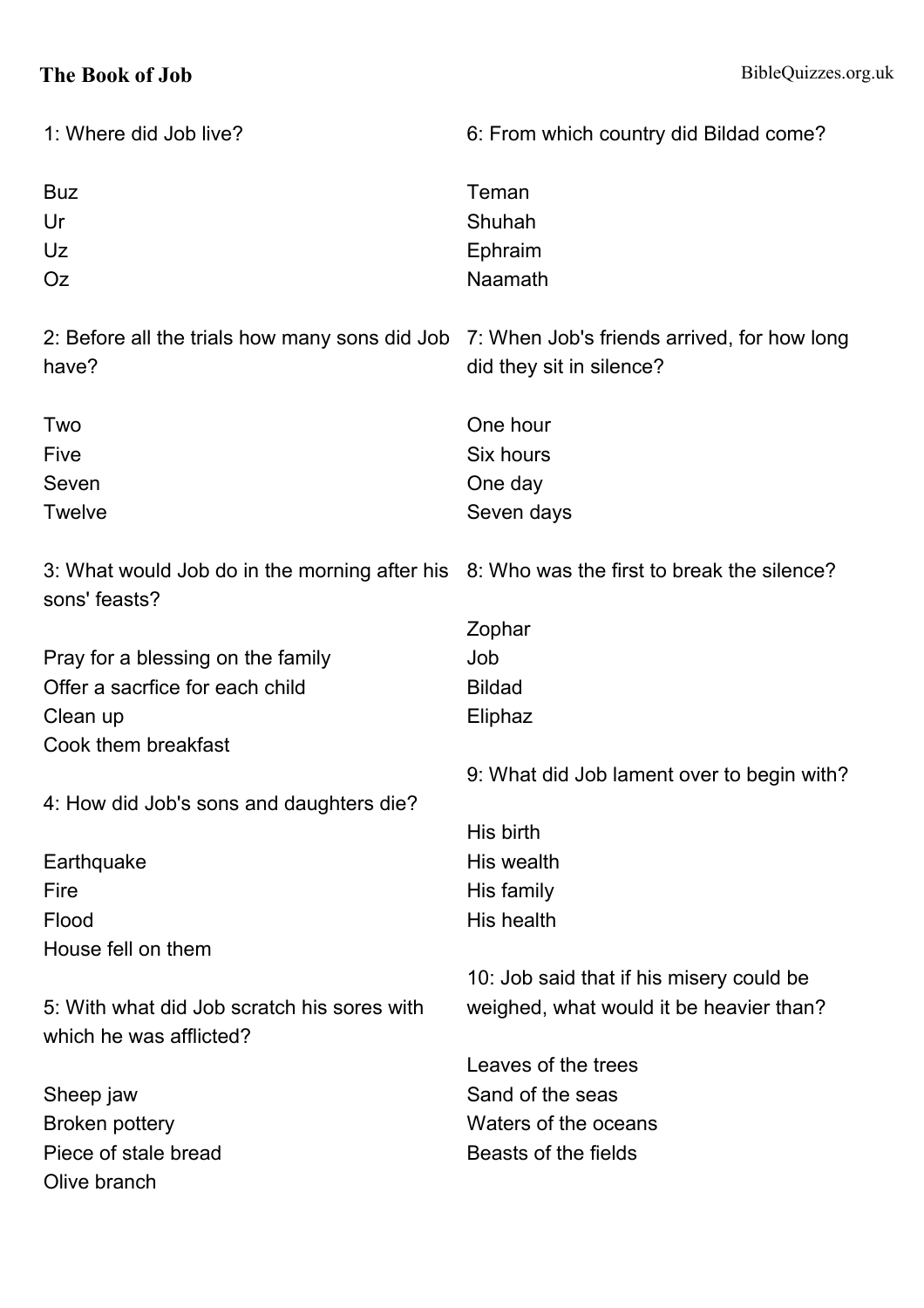| 11: Why was Elihu angry with Job's three<br>friends?                                                                                | 16: What did the Lord in his anger tell Eliphaz<br>to take to Job as a burnt offering?                                          |
|-------------------------------------------------------------------------------------------------------------------------------------|---------------------------------------------------------------------------------------------------------------------------------|
| They had found no answer for Job<br>They had been rude to Job<br>They had blamed Job for everything<br>They had not listened to Job | Seven bulls and seven rams<br>Two pigeons and two turtle doves<br>Six goats and six oxen<br>Five lambs and five ephahs of grain |
| 12: Why did Elihu wait for the others to finish<br>before speaking?                                                                 | 17: How much did Job receive when God<br>restored his wealth compared to before?                                                |
| He had arrived late<br>They hadn't let him speak<br>He was younger<br>God had sealed his mouth                                      | Half<br>The same<br>Double<br>Treble                                                                                            |
| 13: From where did God answer Job?                                                                                                  | 18: For how many more years did Job live<br>once his fortune was restored?                                                      |
| A cloud                                                                                                                             |                                                                                                                                 |
| The mouth of a donkey                                                                                                               | 40                                                                                                                              |
| An angel                                                                                                                            | 93                                                                                                                              |
| A whirlwind                                                                                                                         | 120<br>140                                                                                                                      |
| 14: What creatures mentioned by God grazed                                                                                          |                                                                                                                                 |
| like an ox and lied in the shade of trees?                                                                                          | 19: Which New Testament writer talks of the<br>"patience of Job"?                                                               |
| <b>Behemoth</b>                                                                                                                     |                                                                                                                                 |
| Dragons                                                                                                                             | Peter                                                                                                                           |
| <b>Nephilim</b>                                                                                                                     | <b>Matthew</b>                                                                                                                  |
| Unicorns                                                                                                                            | James                                                                                                                           |
|                                                                                                                                     | John                                                                                                                            |
| 15: Where did the creature Leviathan dwell?                                                                                         |                                                                                                                                 |
|                                                                                                                                     | 20: Which prophet mentions Noah, Daniel and                                                                                     |
| <b>Trees</b>                                                                                                                        | Job as men of righteousness?                                                                                                    |
| Caves                                                                                                                               |                                                                                                                                 |
| Water                                                                                                                               | Jeremiah                                                                                                                        |
| <b>Mountains</b>                                                                                                                    | <b>Ezekiel</b>                                                                                                                  |
|                                                                                                                                     | Isaiah                                                                                                                          |
|                                                                                                                                     | Joel                                                                                                                            |